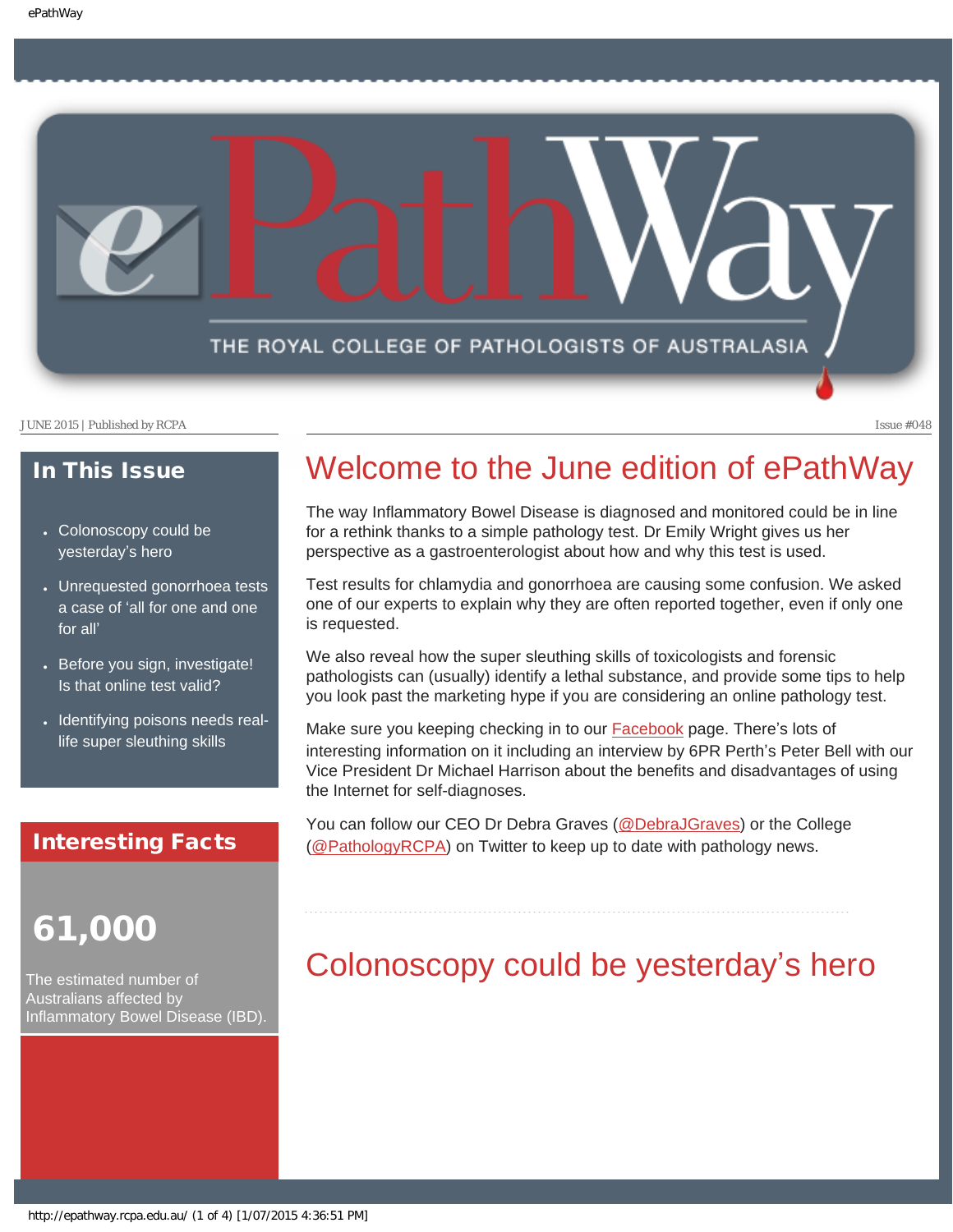# 15,000

The estimated number of New Zealanders affected by IBD.

# 15-40 years

The age range when most cases of IBD appear.

*Sources: IBD Support Australia, Ministry of Health (New Zealand)*

### Important Message

has an important message for you. [Click to see the message!](http://epathway.rcpa.edu.au/notice.html)

### Suggest to a friend

Know someone who might be interested in this website? Why not [suggest the website](mailto:?Subject=I%20think%20you%20should%20read%20this%20Newsletter=
http://epathway.rcpa.edu.au/index.html) to them.

### <span id="page-1-0"></span>Previous Editions

Did you miss something from last month? You can view our [previous](#page-4-0) [editions](#page-4-0) at any time.

### Subscribe Now!

Subscription is easy! Simply fill in our [subscription form](http://epathway.rcpa.edu.au/subscription.html).



Calprotectin might sound like the perfect casting choice for a western movie, but it's too busy playing a leading role in a different story. This protein is the star of a simple pathology test that helps doctors assess patients with gastrointestinal symptoms and may reduce the need for colonoscopies, saving time, angst and money.

[read more »](#page-6-0)

## Unrequested gonorrhoea tests a case of 'all for one and one for all'

Test results for two of Australia's most common notifiable sexually transmitted infections (STI) are causing some confusion. In a nutshell, if a doctor requests only a chlamydia test, they may receive a result for gonorrohoea as well. We asked one of our experts to explain why.

[read more »](#page-8-0)

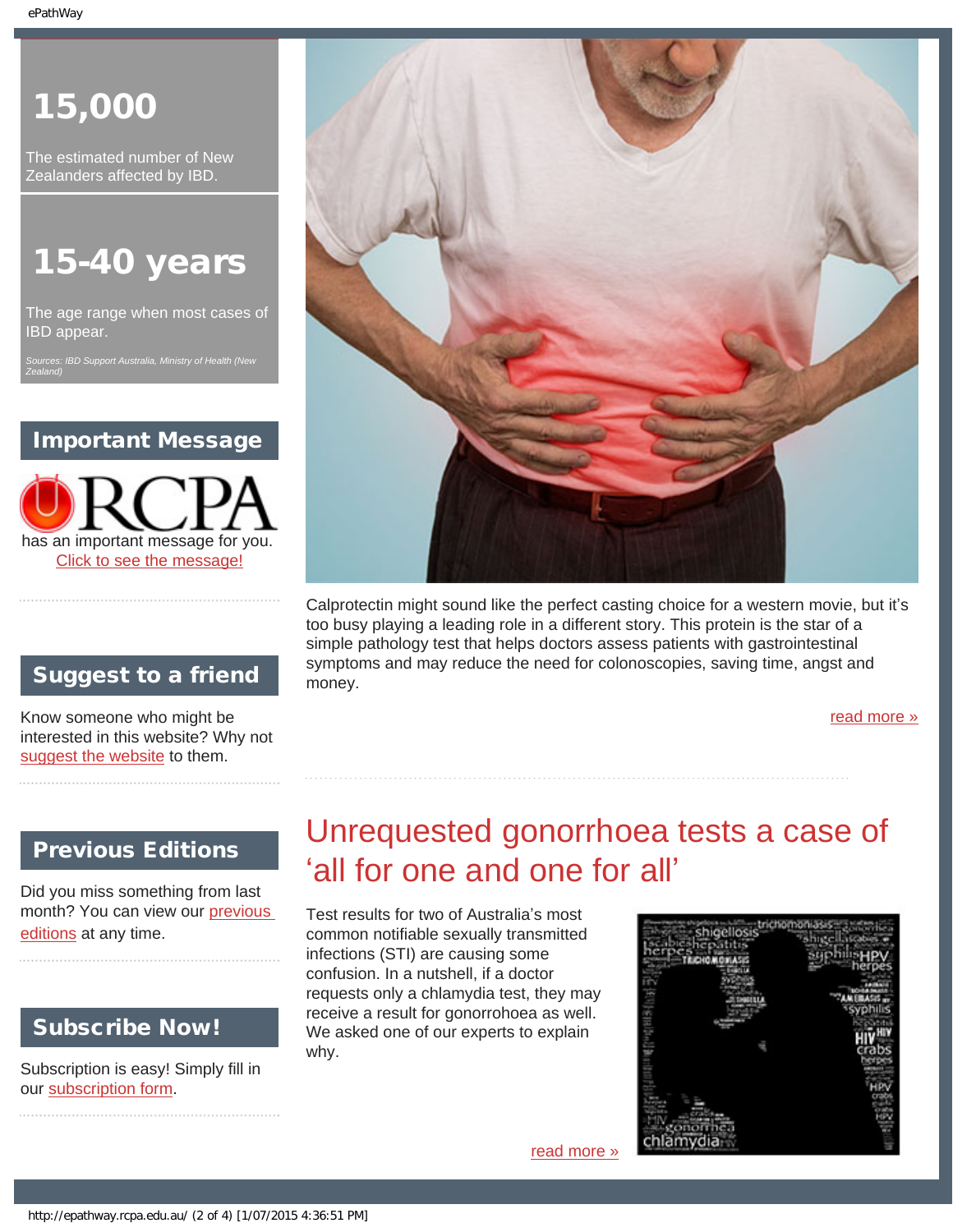### Links

### <span id="page-2-0"></span>[RCPA Manual](http://rcpamanual.edu.au/)

[LabTest Online](http://www.labtestsonline.org.au/)

[Know Pathology Know Healthcare](http://knowpathology.com.au/)

## Before you sign, investigate! Is that online test valid?

There's no doubt the Internet has changed the health care landscape. You can look up anything and sign up to almost anything, including pathology tests. If you are considering an online pathology test, then we've got some tips to help you look past the marketing hype and think of potential risks.



[read more »](#page-10-0)

## <span id="page-2-1"></span>Identifying poisons needs real-life super sleuthing skills

In the theatrical world where make-believe rules, a person ingests something, dies a dramatic death, and the sleuth investigating the crime identifies the offending poison with ease. It's not so straightforward in real life, but toxicologists and forensic pathologists in labs everywhere can (usually) identify a lethal substance after some detective work.



[read more »](#page-12-0)

#### Copyright © 2015 The Royal College of Pathologists of Australasia

RCPA - Durham Hall - 207 Albion St Surry Hills NSW 2010 AUSTRALIA | (+61) 2 8356 5858 | [www.rcpa.edu.au](http://www.rcpa.edu.au/)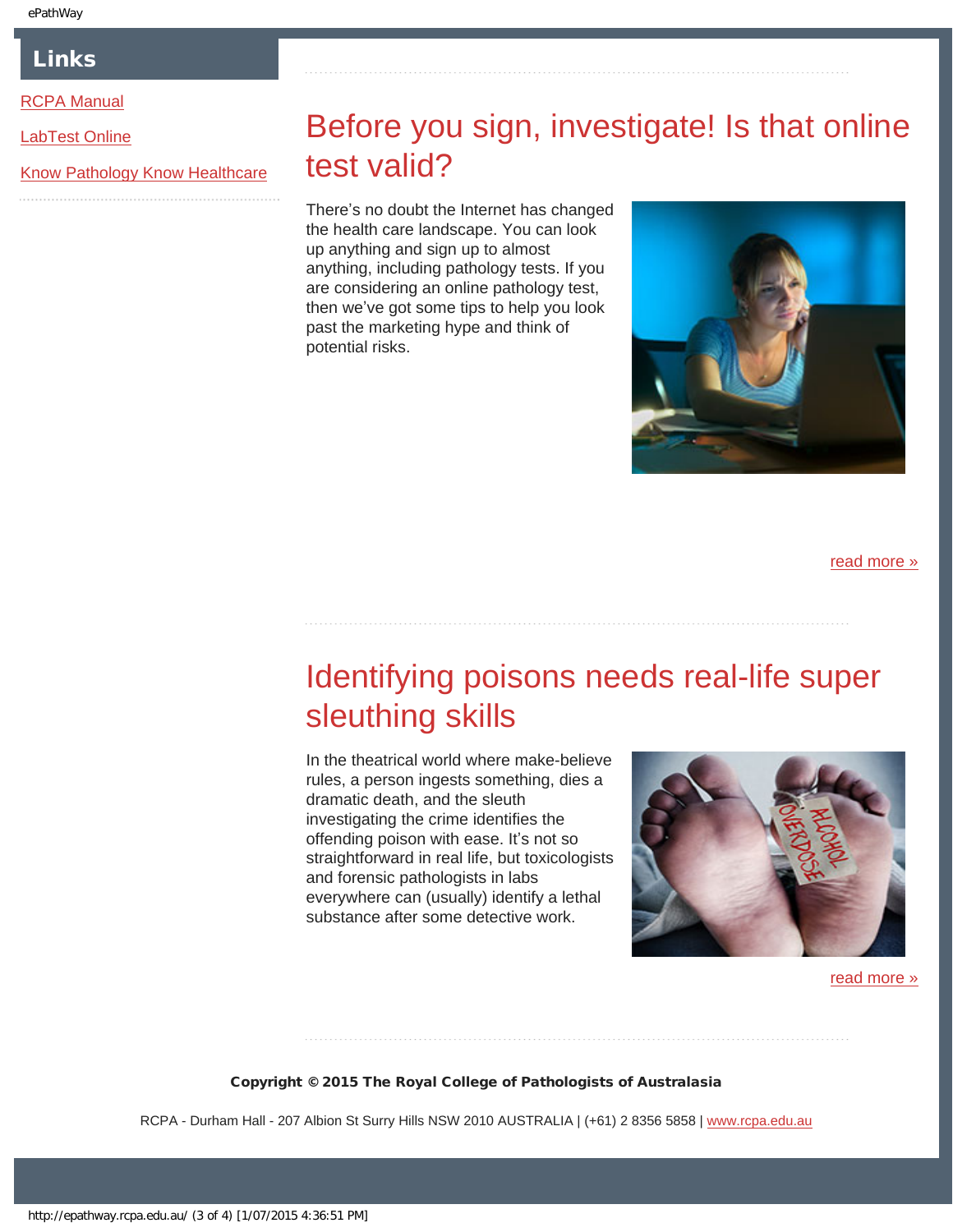[Privacy Policy](http://www.rcpa.edu.au/Content-Library/Privacy.aspx) | [Legal](http://www.rcpa.edu.au/Legal.aspx) | [Disclaimer](http://www.rcpa.edu.au/Disclaimer.aspx)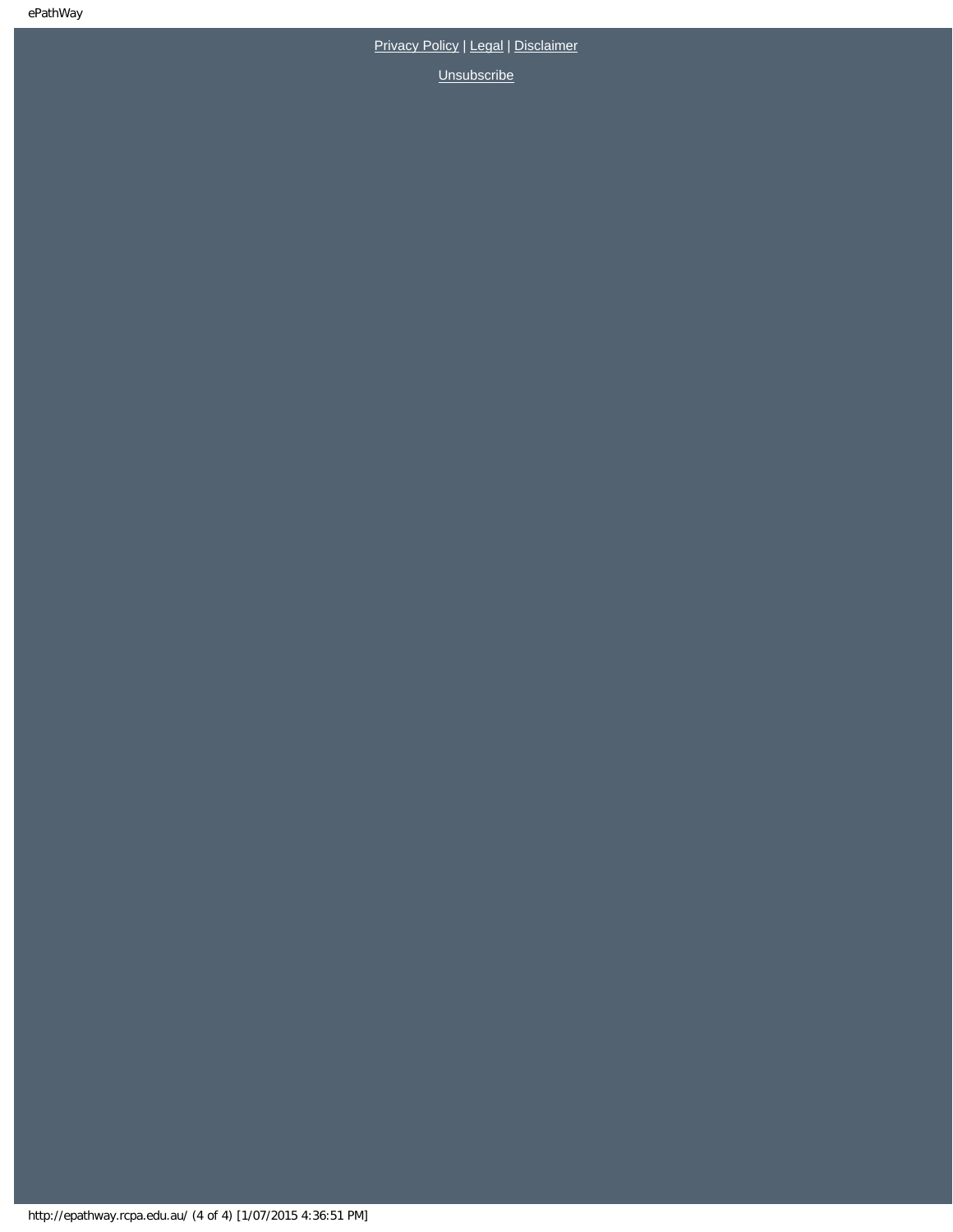<span id="page-4-0"></span>

Published by RCPA

## Previous Editions



Lists from medical colleges and societies of tests, treatments and procedures that warrant scrutiny are now live on the Choosing Wisely Australia website. Our College contributed five pathology tests, and we asked our President how these tests were selected.

The recent Food Allergy Awareness Week highlighted the statistic that 1 in 10 babies born in Australia today will have a food allergy. While this statistic is alarming, we looked for a dangerous non-food related allergy

receiving thousands of

• Five pathology tests to

question were chosen

'hits'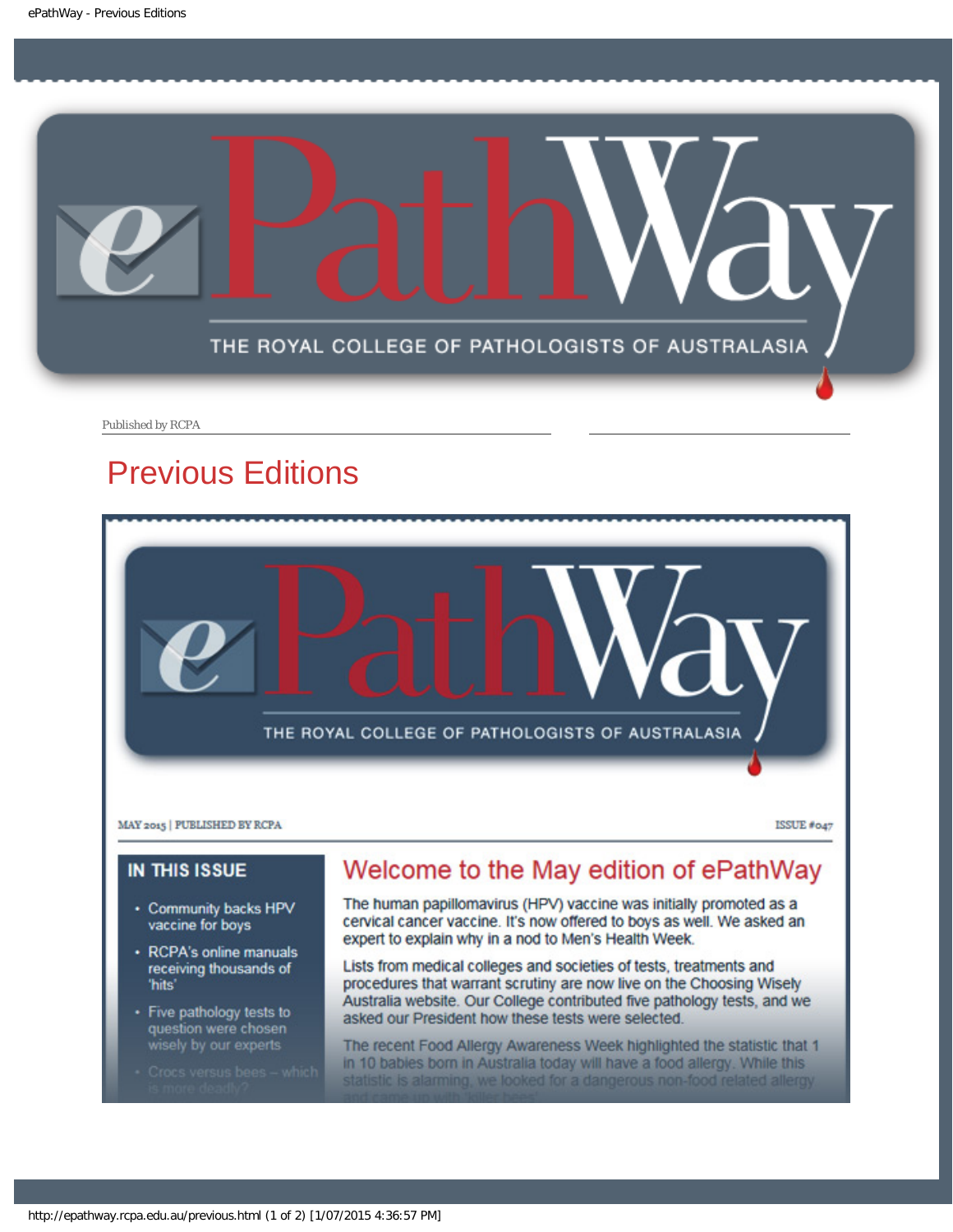| 2015                    |                         |                      |
|-------------------------|-------------------------|----------------------|
| 044 - February 2015     | 045 - March 2015        | 046 - April 2015     |
| 047 - May 2015          |                         |                      |
|                         |                         |                      |
| 2014                    |                         |                      |
| 033 - February 2014     | 034 - March 2014        | 035 - April 2014     |
| 036 - May 2014          | 037 - June 2014         | 038 - July 2014      |
| 039 - August 2014       | 040 - September 2014    | 041 - October 2014   |
| 042 - November 2014     | 043 - Dec 2014/Jan 2015 |                      |
| 2013                    |                         |                      |
|                         |                         |                      |
| 022 - February 2013     | 023 - March 2013        | 024 - April 2013     |
| 025 - May 2013          | 026 - June 2013         | 027 - July 2013      |
| 028 - August 2013       | 029 - September 2013    | 030 - October 2013   |
| 031 - November 2013     | 032 - Dec 2013/Jan 2014 |                      |
| 2012                    |                         |                      |
| 010 - Dec 2011/Jan 2012 | 011 - February 2012     | 012 - March 2012     |
| 013 - April 2012        | 014 - May 2012          | 015 - June 2012      |
| 016 - July 2012         | 017 - August 2012       | 018 - September 2012 |
| 019 - October 2012      | 020 - November 2012     | 021 - December 2012  |
|                         |                         |                      |
| 2011                    |                         |                      |
| 001 - March 2011        | 002 - April 2011        | 003 - May 2011       |
| 004 - June 2011         | 005 - July 2011         | 006 - August 2011    |
| 007 - September 2011    | 008 - October 2011      | 009 - November 2011  |
|                         |                         |                      |

[« Back to Home Page](http://epathway.rcpa.edu.au/index.html)

### Copyright © 2015 The Royal College of Pathologists of Australasia

RCPA - Durham Hall - 207 Albion St Surry Hills NSW 2010 AUSTRALIA | (+61) 2 8356 5858 | [www.rcpa.edu.au](http://www.rcpa.edu.au/)

**[Privacy Policy](http://www.rcpa.edu.au/Content-Library/Privacy.aspx) | [Legal](http://www.rcpa.edu.au/Legal.aspx) | [Disclaimer](http://www.rcpa.edu.au/Disclaimer.aspx)**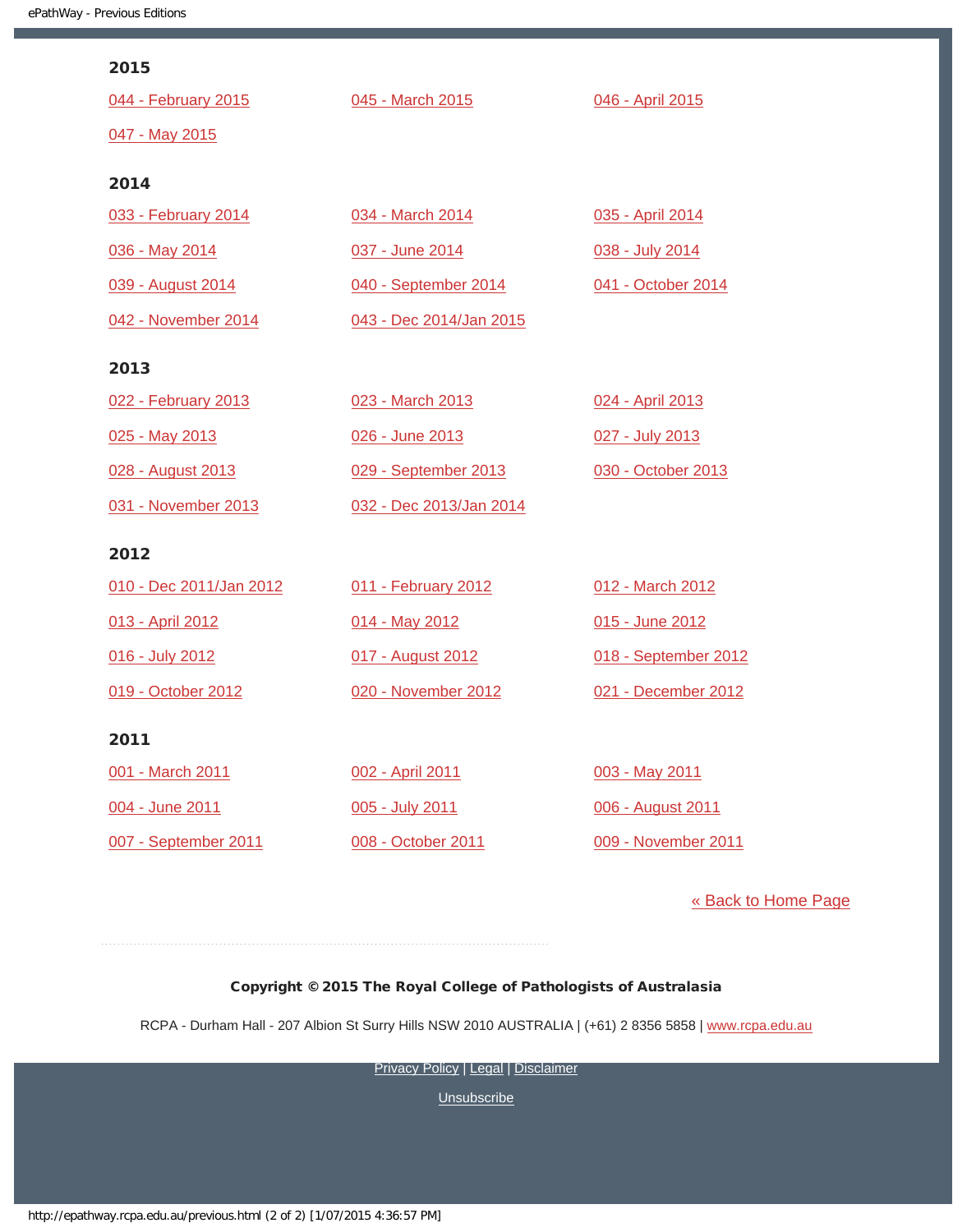<span id="page-6-0"></span>

## Colonoscopy could be yesterday's hero



Calprotectin might sound like the perfect casting choice for a western movie, but it's too busy playing a leading role in a different story. This protein is the star of a simple pathology test that helps doctors assess patients with gastrointestinal symptoms and may reduce the need for colonoscopies, saving time, angst and money.

"As a screening test for inflammatory bowel disease Calprotectin can help doctors identify patients who are most likely to benefit from a diagnostic test such as a colonoscopy, and those in whom colonoscopy is likely to be unhelpful," explains Melbourne gastroenterologist Dr Emily Wright.

Calprotectin is found in white blood cells called neutrophils. When the gastrointestinal tract becomes inflamed, these neutrophils move to the affected area and release calprotectin resulting in an increased level of this protein in the person's faeces. It's then a matter of measuring that person's faecal calprotectin by way of a simple stool test to find out if they have an inflammatory process in their gastrointestinal tract.

"Faecal calprotectin is a useful test to assist in the diagnosis of inflammatory bowel diseases including Crohn's disease and ulcerative colitis. In these conditions faecal calprotectin is elevated when the disease is active, as opposed to irritable bowel syndrome when calprotectin is almost always normal," explains Dr Wright.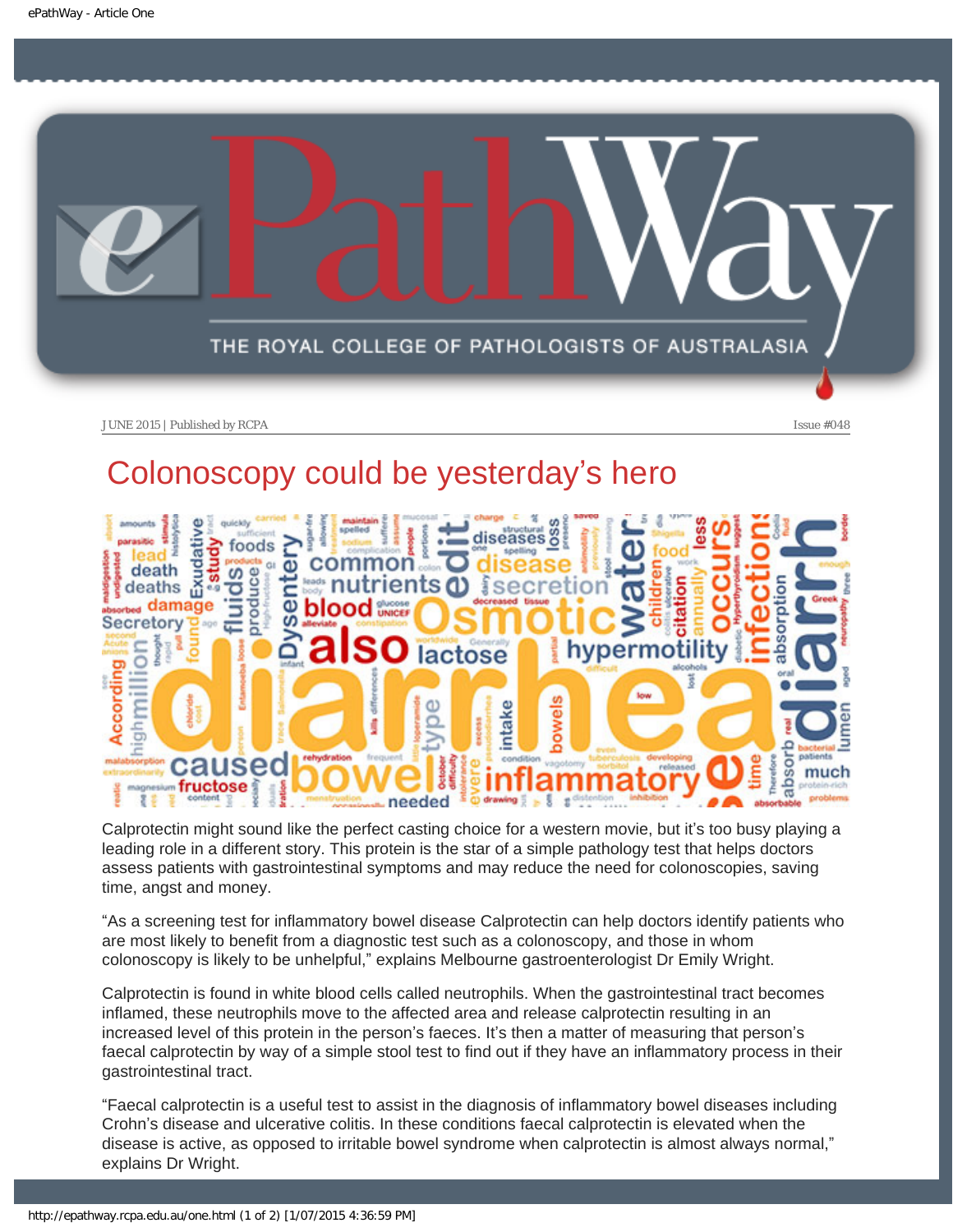"It is important to note this test only measures inflammation and is not a replacement for cancer screening tests such as the Faecal Immunochemical Test (FIT)."

Dr Wright says if a patient presents to their GP with gastrointestinal symptoms such as abdominal pain, and there are no alarm symptoms such as weight loss or rectal bleeding, then the GP can request a faecal calprotectin test before they refer the patient to a gastroenterologist and potentially more invasive tests, including a colonoscopy.

"If there is a clinical concern about the possibility of inflammatory bowel disease in a patient with gastrointestinal symptoms such as diarrhoea, abdominal pain or bloating, the patient only needs to collect a sample of their faeces for testing," explains Dr Wright.

"If their faecal calprotectin level is normal, and there are no other alarm symptoms, then their GP can be more than 95 percent sure the patient does not have inflammatory bowel disease. They can then try other therapeutic measures first such as diet and lifestyle changes to assist in symptom control."

Patients with diagnosed inflammatory bowel diseases can also reap the benefits of this simple test. Rather than monitor disease activity with a colonoscopy, their doctor can monitor it based on calprotectin levels instead. They can also use this test to monitor the patient's response to treatment and risk of relapse.

"In established inflammatory bowel disease we can get a benchmark calprotectin level for each patient at diagnosis when their disease is active, and then again when it's in remission. These levels then become markers for that patient's disease activity and can be monitored over time," explains Dr Wright.

"The faecal calprotectin test has only been readily available in Australia for about three years but it's looking very promising as a valuable addition to the testing regime."

There is one drawback for patients at present, although it shouldn't be a showstopper. Dr Wright says the test does not currently attract a government rebate so there is a small out of pocket expense. But compared to the time commitment and invasive nature of a colonoscopy, it seems like a fair trade.

Bowel cancer screen is covered in the [March 2015](https://www.rcpa.edu.au/getattachment/d2f490a8-899e-4eda-b0dc-824eabeba769/ePathway-Issue-45.aspx) edition of ePathWay.

#### [« Back to Home Page](http://epathway.rcpa.edu.au/index.html)

#### Copyright © 2015 The Royal College of Pathologists of Australasia

RCPA - Durham Hall - 207 Albion St Surry Hills NSW 2010 AUSTRALIA | (+61) 2 8356 5858 | [www.rcpa.edu.au](http://www.rcpa.edu.au/)

[Privacy Policy](http://www.rcpa.edu.au/Content-Library/Privacy.aspx) | [Legal](http://www.rcpa.edu.au/Legal.aspx) | [Disclaimer](http://www.rcpa.edu.au/Disclaimer.aspx)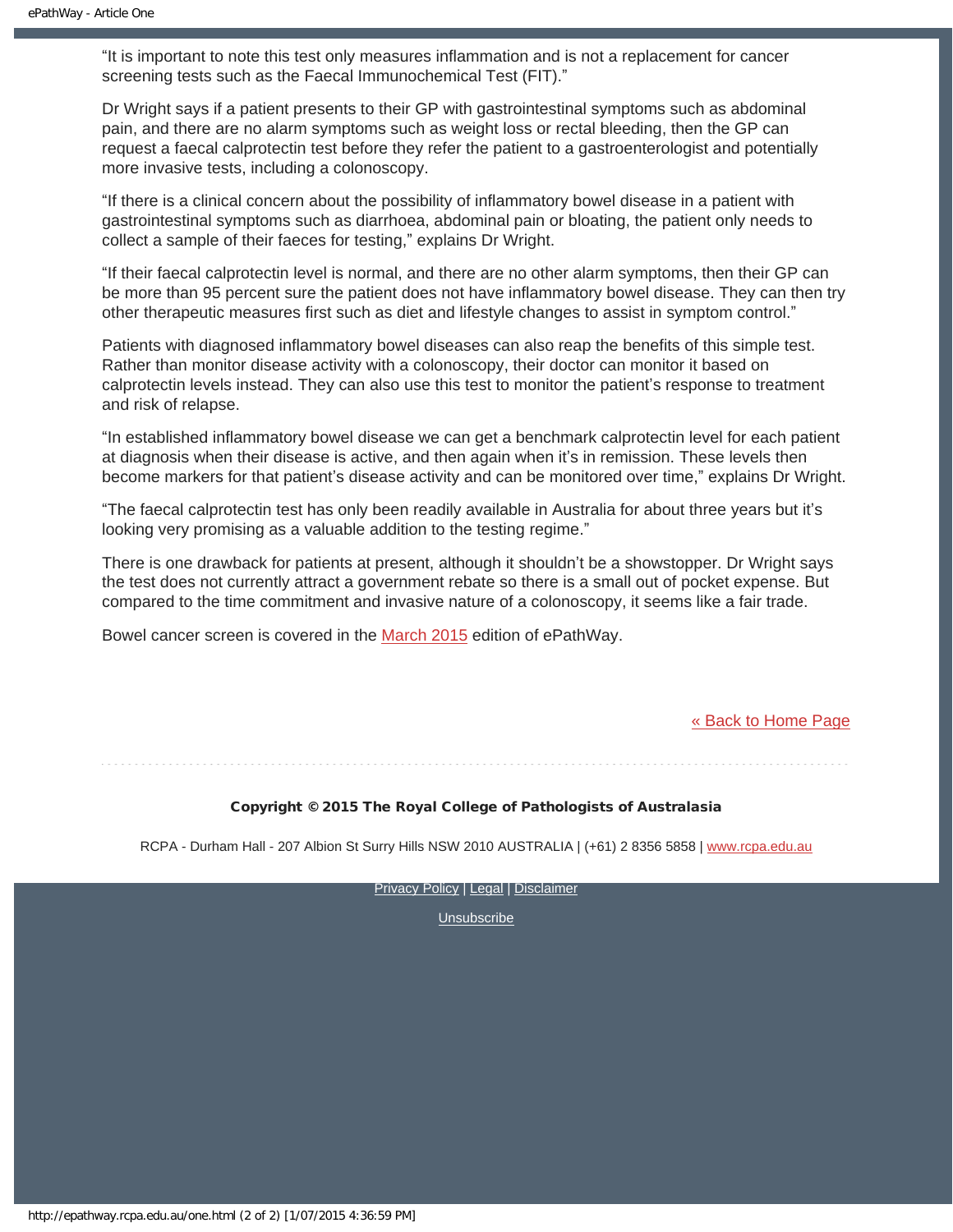<span id="page-8-0"></span>

## Unrequested gonorrhoea tests a case of 'all for one and one for all'



*Dr Raymond Chan*

Test results for two of Australia's most common notifiable sexually transmitted infections (STI) are causing some confusion. In a nutshell, if a doctor requests only a chlamydia test, they may receive a result for gonorrohoea as well. We asked one of our experts to explain why.

Dr Raymond Chan, spokesperson for the Royal College of Pathologists of Australasia (RCPA), says it's simply a matter of logistics and efficiency.

"Molecular assays called nucleic acid amplification tests (NAATs) are used in almost all laboratories to diagnose these infections. While some laboratories have assays that look for just the one pathogen, many laboratories have the testing configured to look for the two organisms regardless of which one was requested. Chlamydia and gonorrhoea are often found in the same population so it makes sense to bundle them together in the same test for efficiency."

For the same reason, Dr Chan says laboratories may decide to report the results for both organisms (especially if they are positive), even though testing for only one was requested.

"This would certainly be sensible where the test was requested for diagnosis," he explains.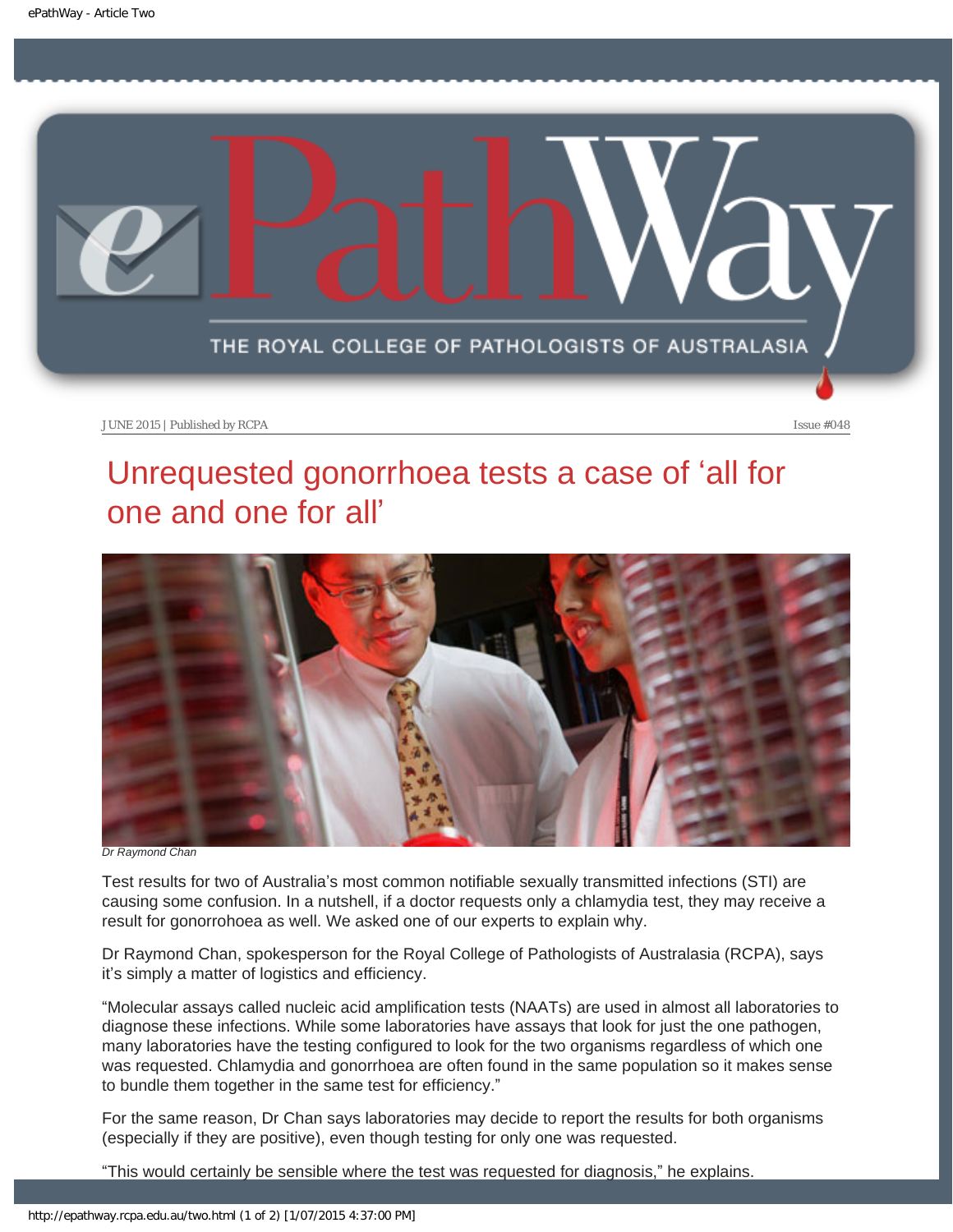Dr Chan says the dual test has led to concerns when a chlamydia test is requested to screen for this infection, which probably means the patient didn't have any features to suggest an infection was present in the first place.

"Because gonorrhoea is relatively uncommon in a general population compared to perhaps a sexual health service population, then the NAAT result for gonorrhoea is more likely to be a false positive one. This is because predictive values are strongly influenced by the prevalence of disease in the population being tested."

Dr Chan says if the screening test result for gonorrhoea is positive and the person is in a low risk group for this STI, then further information such as sexual history should be sought to assess the probability that the result is a true or false positive result.

"This additional information may increase the pre-test probability and hence the positive predictive value. Doctors should also contact the laboratory and ask if it had confirmed the result using a second target. A positive initial test will increase the pre-test probability of a true result going into the second test," he explains.

"This doesn't completely rule out the chance of a false-positive result in a person with low risk factors, but makes it less likely."

There are also the issues of whether the unrequested test result should be sent at all, and if unrequested gonorrhoea tests are falsely increasing notifications of this STI as reported by a [study](https://www.mja.com.au/journal/2015/202/6/gonorrhoea-notifications-and-nucleic-acid-amplification-testing-very-low) recently published in the MJA. They're debates for another forum, but it's reassuring to know there are good reasons why laboratories might test for both STIs, even if only one is requested.

[« Back to Home Page](http://epathway.rcpa.edu.au/index.html)

#### Copyright © 2015 The Royal College of Pathologists of Australasia

RCPA - Durham Hall - 207 Albion St Surry Hills NSW 2010 AUSTRALIA | (+61) 2 8356 5858 | [www.rcpa.edu.au](http://www.rcpa.edu.au/)

[Privacy Policy](http://www.rcpa.edu.au/Content-Library/Privacy.aspx) | [Legal](http://www.rcpa.edu.au/Legal.aspx) | [Disclaimer](http://www.rcpa.edu.au/Disclaimer.aspx)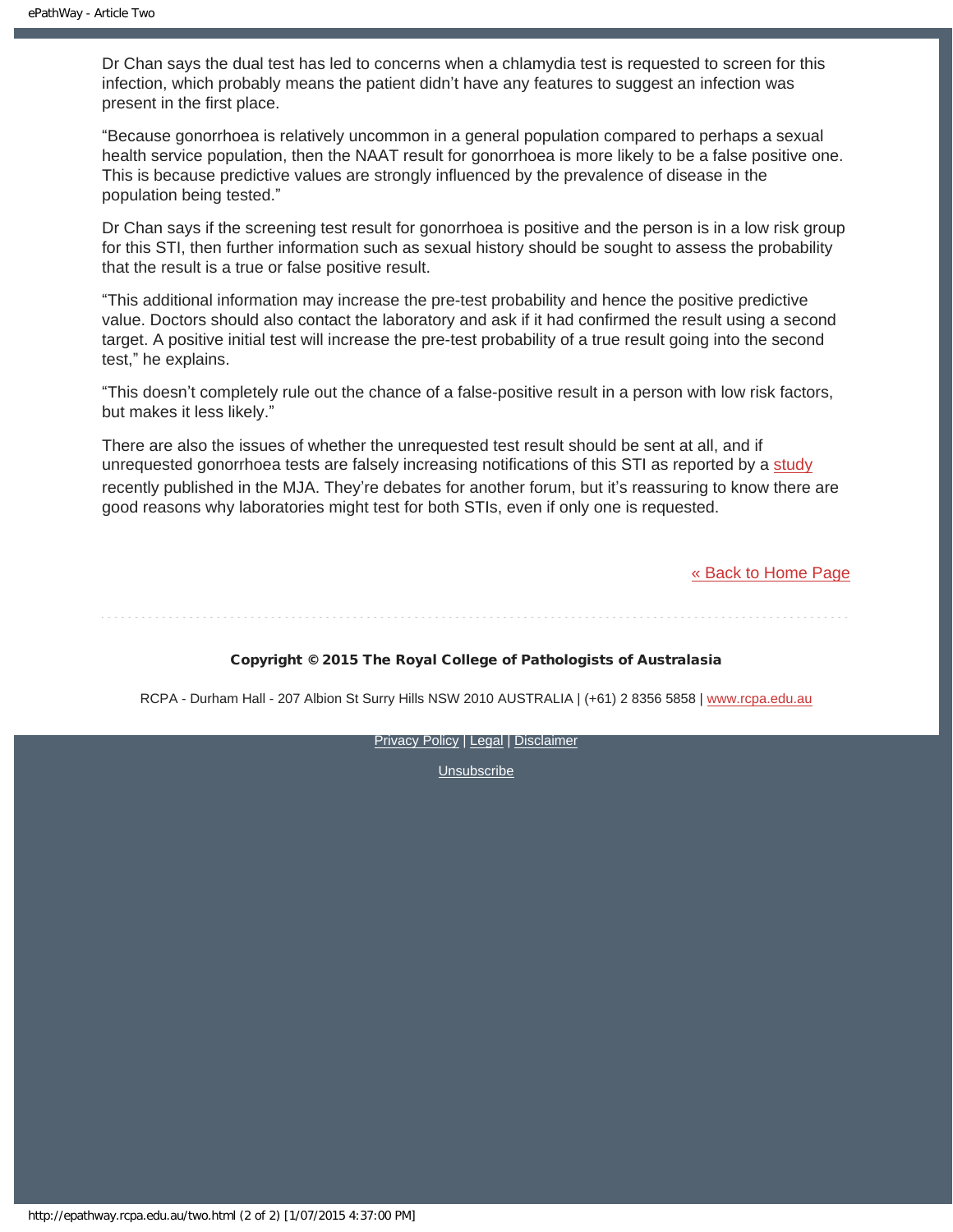<span id="page-10-0"></span>

### Before you sign, investigate! Is that online test valid?



There's no doubt the Internet has changed the health care landscape. You can look up anything and sign up to almost anything, including pathology tests. If you are considering an online pathology test, then we've got some tips to help you look past the marketing hype and think of potential risks.

Professor Sandra O'Toole, Head of Molecular Diagnostic Oncology at the Royal Prince Alfred Hospital in Sydney, is interested in new gene tests and how they can be put into practice in a safe and reliable way.

"The evidence to validate a test has to be strong. That test has to be able to deliver consistent results on the same sample and there has to be a very good reason to do the test. Why do a test to potentially find something that you can't do anything about?" she says.

"Furthermore, many tests that people sign up to through the Internet may not even be tested in an accredited diagnostic laboratory and the findings might not be reliable or even correct."

Prof O'Toole says a test should be performed in an accredited laboratory on the recommendation of a person's doctor so they have confidence it has already gone through rigorous quality assurance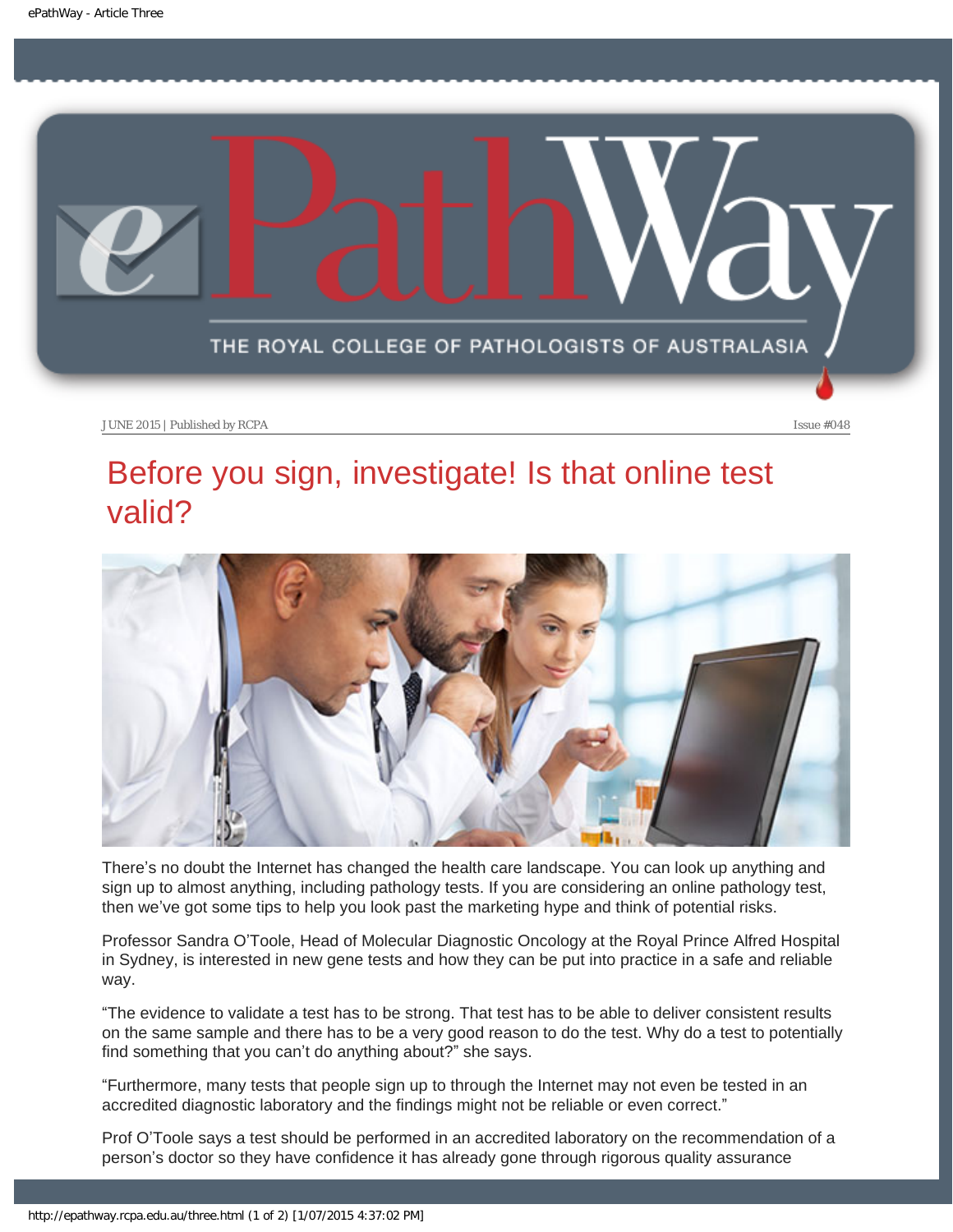processes, and that it is the right test to do.

Prof O'Toole strongly discourages people from participating in unregulated online testing and emphasises that it is important to talk to a GP or other treating doctor first before doing anything.

"People should think about a number of issues to understand the risks," she says.

These include:

- What are you hoping to find out from the test?
- What will you do if the result is positive?
- What are the implications of the test result? Could it mean you can't get health, income protection or life insurance? Could it affect other members of your family?
- What happens to your personal and genetic information and your sample when they have finished with it?
- Is the testing facility regulated and/or accredited?

"You don't know what an online company offering tests will do with your information. I mean, look at what can happen if you give out your phone number and email address to a loyalty card scheme at the shops. You end up with marketing emails and phone calls. Imagine what can happen if you hand over your DNA and your personal medical information without checking what they will do with them," she explains.

The bottom line is that glossy online brochures or earnest anecdotes from people who have taken the test don't mean the test they are promoting is reliable or even a real test. Prof O'Toole advises people to consult their doctor about the test to protect themselves, their families and their personal information before doing anything.

"It's too important not to do this when you are talking about test results. The result, whether it's real or not, could have a huge impact on you and your family in many different ways."

Quality assurance is covered in the [June 2012](https://www.rcpa.edu.au/getattachment/a79a4e4a-3bc9-4268-a9a7-d8e1b033bf53/ePathway-Issue-015.aspx) and [August 2012](https://www.rcpa.edu.au/getattachment/e0fcc024-09f6-4815-89aa-8ecd3e47194b/ePathway-Issue-017.aspx) editions of ePathWay.

Validity of tests is covered in the [November 2011](https://www.rcpa.edu.au/getattachment/27225d76-8069-4c17-b5fd-2fdca031064d/ePathway-Issue-009.aspx) edition of ePathWay.

Reliable information about pathology tests can be found in the [RCPA Manual](https://www.rcpa.edu.au/Library/Practising-Pathology/RCPA-Manual/Home) and at [Lab Tests Online.](http://www.labtestsonline.org.au/)

[« Back to Home Page](http://epathway.rcpa.edu.au/index.html)

#### Copyright © 2015 The Royal College of Pathologists of Australasia

RCPA - Durham Hall - 207 Albion St Surry Hills NSW 2010 AUSTRALIA | (+61) 2 8356 5858 | [www.rcpa.edu.au](http://www.rcpa.edu.au/)

[Privacy Policy](http://www.rcpa.edu.au/Content-Library/Privacy.aspx) | [Legal](http://www.rcpa.edu.au/Legal.aspx) | [Disclaimer](http://www.rcpa.edu.au/Disclaimer.aspx)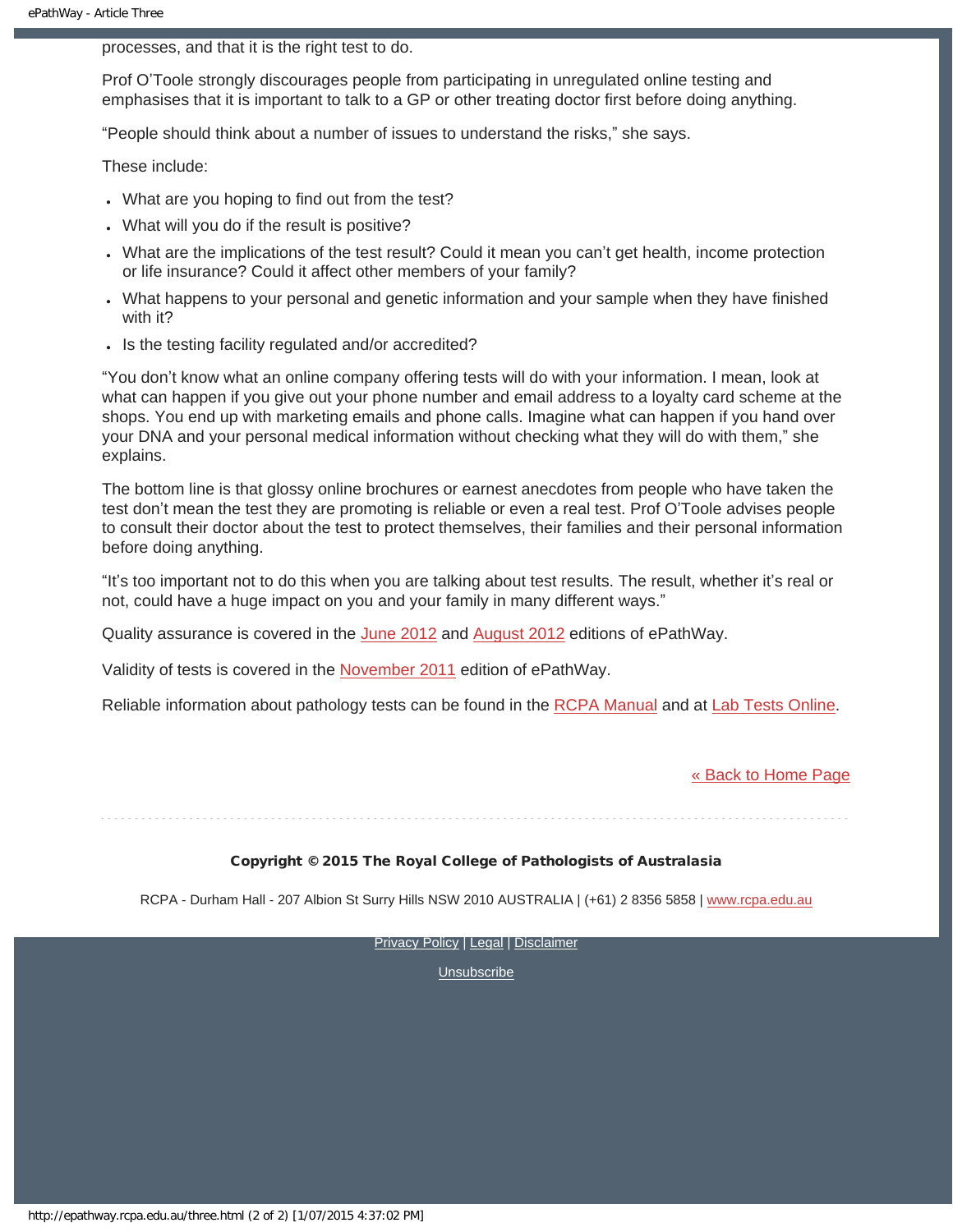<span id="page-12-0"></span>

## Identifying poisons needs real-life super sleuthing skills



In the theatrical world where make-believe rules, a person ingests something, dies a dramatic death, and the sleuth investigating the crime identifies the offending poison with ease. It's not so straightforward in real life, but toxicologists and forensic pathologists in labs everywhere can (usually) identify a lethal substance after some detective work.

Professor Olaf Drummer, Deputy Director (Academic Programs) at the Victorian Institute of Forensic Medicine in Melbourne, says there are many steps to identifying a victim's poison, and the first one is establishing whether they were poisoned in the first place.

"If a person is found dead then we look for clues about the likely cause of death. It might have been from a medical event such as a heart attack, or it might be from natural causes, or they might have ingested something that caused their death," he explains.

"If an autopsy doesn't find an anatomical cause including dying from a natural cause, then a toxicology screen would be used to determine a possible non-natural cause. If there are no obvious suspicions about what caused the death then we test for the most common drugs of abuse, as well as prescription drugs such as antidepressants, antipsychotics and any analgesics that have the potential to cause